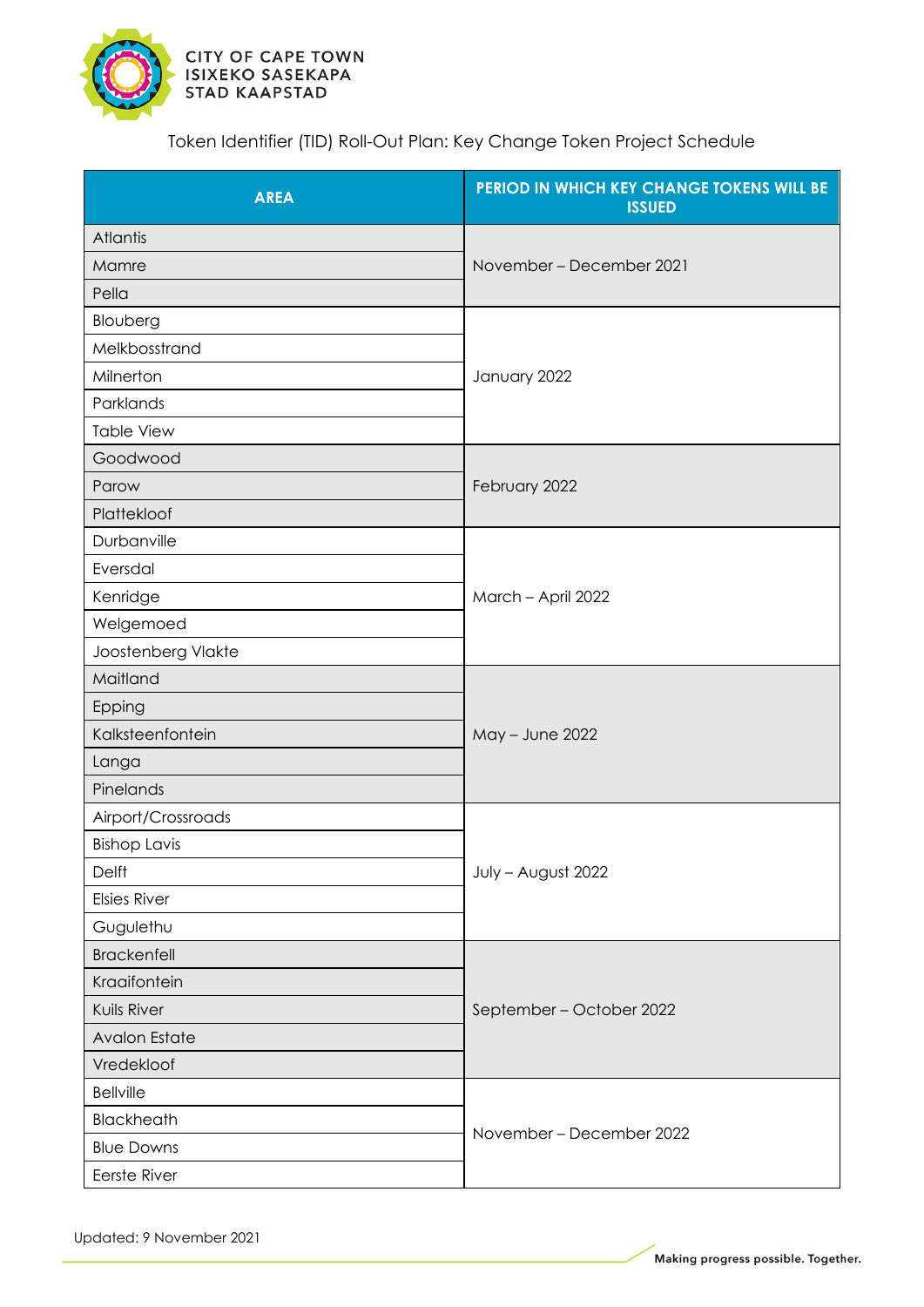| <b>AREA</b>                 | PERIOD IN WHICH KEY CHANGE TOKENS WILL BE<br><b>ISSUED</b> |
|-----------------------------|------------------------------------------------------------|
| Rondebosch                  |                                                            |
| Newlands                    |                                                            |
| <b>Hanover Park</b>         |                                                            |
| Camps Bay                   | January - February 2023                                    |
| Cape Town                   |                                                            |
| <b>Green Point</b>          |                                                            |
| Sea Point                   |                                                            |
| Signal Hill/ Table Mountain |                                                            |
| Observatory                 |                                                            |
| Paarden Eiland              |                                                            |
| Athlone                     |                                                            |
| Manenberg                   | March - April 2023                                         |
| Bergvliet                   | May 2023                                                   |
| Constantia                  |                                                            |
| Diep River                  |                                                            |
| Hout Bay                    |                                                            |
| Plumstead                   |                                                            |
| Wynberg                     |                                                            |
| Cape Point                  | <b>June 2023</b>                                           |
| <b>Fish Hoek</b>            |                                                            |
| Kalk Bay                    |                                                            |
| Kommetjie                   |                                                            |
| Muizenberg                  |                                                            |
| Noordhoek                   |                                                            |
| Ocean View                  |                                                            |
| Simon's Town                |                                                            |
| Tokai                       |                                                            |
| Khayelitsha                 |                                                            |
| Macassar                    |                                                            |
| Mitchells Plain             | July - August 2023                                         |
| <b>Grassy Park</b>          | September – October 2023                                   |
| Ottery                      |                                                            |
| Pelican Park                |                                                            |
| Philippi                    |                                                            |
| Gordons Bay                 | November 2023 - December 2023                              |
| Helderberg                  |                                                            |
| Sir Lowry's Pass            |                                                            |